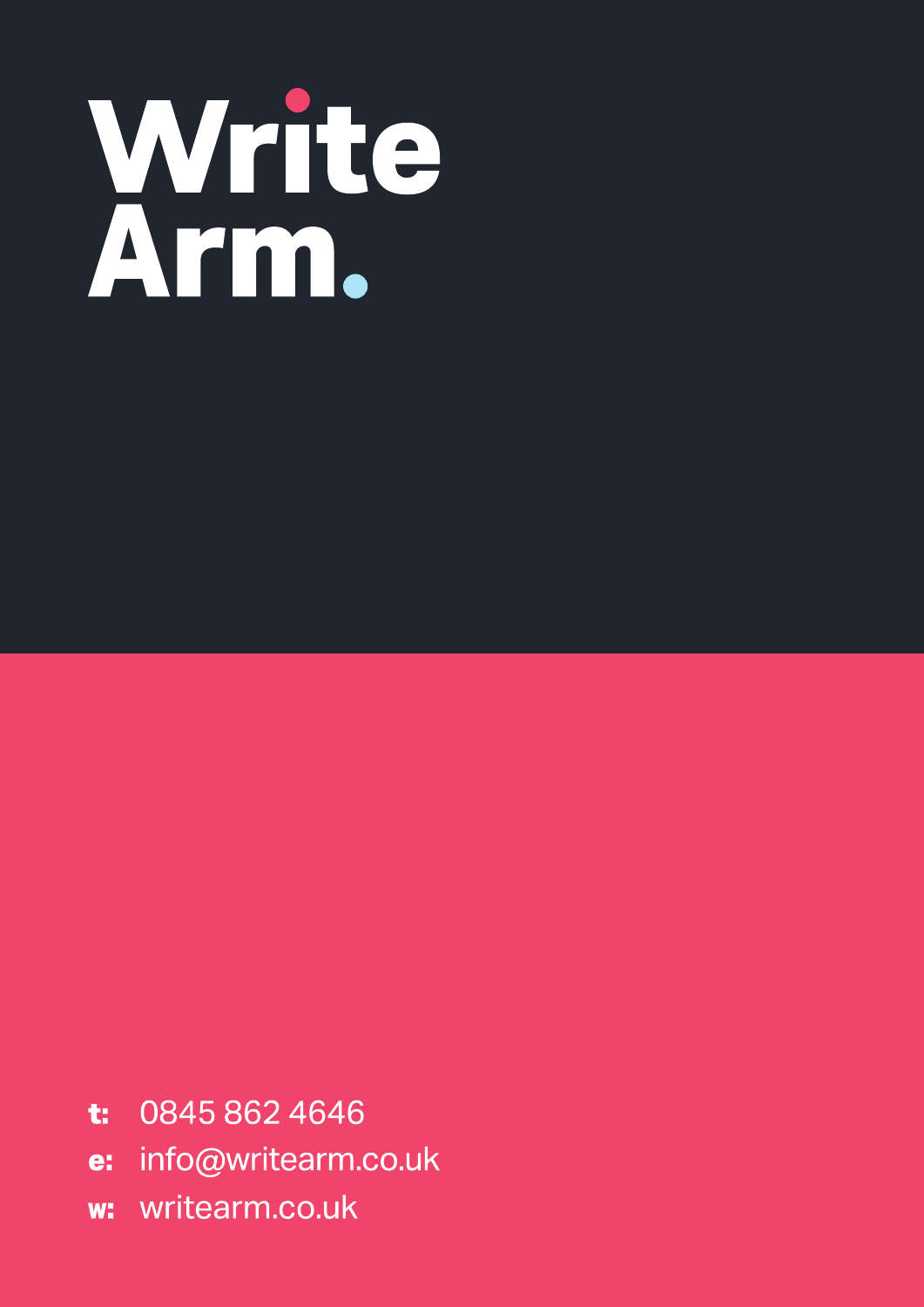https://stratogen.net/resources/our-blog/archive/how-openstack-private-cloud-works-withcontainers/

## How OpenStack Private Cloud works with containers

### 6 November 2015

The OpenStack Foundation's COO Mark Collier has described OpenStack as an integration engine that's agnostic. "That puts users in the best position for success. Just like we didn't reinvent the wheel when it comes to compute, storage and networking, we'll do the same with containers."

This move has taken a big step forward with the release of Murano, the OpenStack Application Catalog. This lets users find the applications they need based on category, tags and other attributes and, once found, it can be deployed immediately, or added to a Murano environment defining a multi-tier application, like a LAMP stack for web development.

### Openstack and containers defined

OpenStack, the datacentre-level operating system, is becoming well-established in the datacentre for managing resources, including VMs. But there's a new kid on the virtualisation block – containerisation.

### So, how does OpenStack work with containers?

Containerisation, as popularised by Docker, is a technology for wrapping applications in an operating environment that makes them portable. It provides many of the benefits of loading an application into a VM as the application can be run on any suitable physical machine without any worries about dependencies. Docker's sandboxed containers use a shared Linux kernel to support applications, which means that each container can be far smaller than a full-blown VM, so that, given the same resources, many more containers than VMs can be run.

Containers make it easier to try out experimental technologies, only deploying them to production when they're ready. They're also useful for the delivery of microservices, and provide deterministic software packaging. And because they can be made stateless, it's easy to create as many as you want from a single image, and make changes to those instances in one operation.

### Playing happily together

According to Joe Fitzgerald, Red Hat's VP and GM of cloud management, containerisation will help to simplify OpenStack installation and enable the building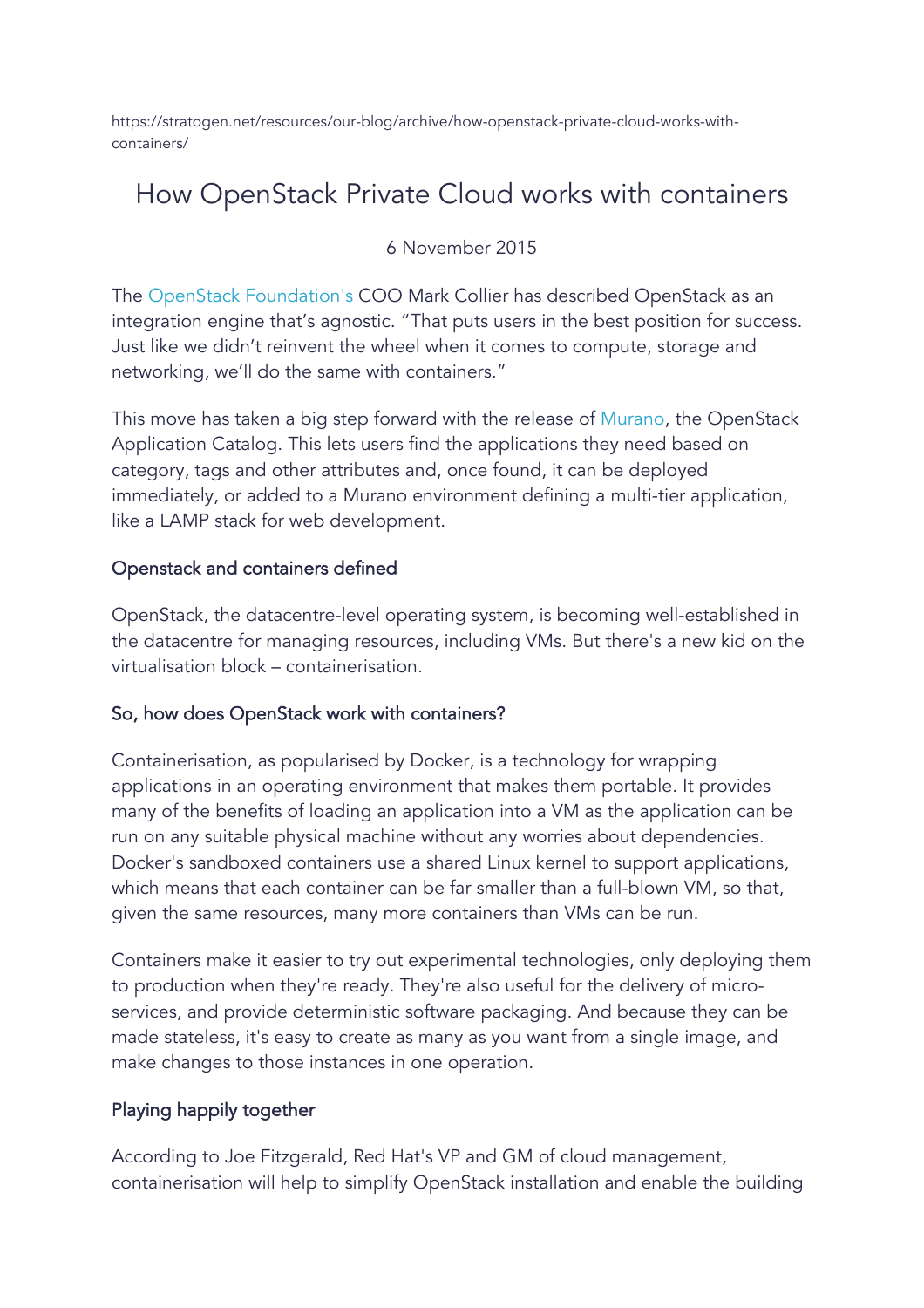of more complex solutions. And an OpenStack user survey found that most users were interested in deploying containers in conjunction with their OpenStack clouds for production use, so there's a lot of momentum to get the two technologies working together.

Find out more on how StratoGen OpenStack Private Cloud can help streamline your installation and manage complex requirements.

So in May 2014, an OpenStack team started working on improving support for container technology, with the aim of enabling users to create and manage containers on OpenStack just as they do with VMs. As a consequence, OpenStack's Magnum module now supports containers from Kubernetes and Mesos as well as Docker, using its container orchestration engine technology.

And following the release of OpenStack Murano, IT administrators can publish cloud-ready applications in an online catalogue. This enables OpenStack admins to offer a well-tested set of on-demand, self-service applications, and to find that these on-demand applications are deployed reliably and consistently. It simplifies configuration and provisioning, as well as managing the lifecycle of MongoDB by auto-scaling, self-healing, providing usage statistics for chargeback, and so on.

### A work in progress

The relationship between OpenStack and containers remains very much a work in progress. For example, a standard for container images is under development by a group of 21 companies who have formed the Open Container Initiative. Docker has contributed its container format and runtime in support of this effort.

The OpenStack development community is committed to the project remaining hardware and software agnostic, and that OpenStack should retain its ability to manage anything, switching between VMs, containers and bare metal at will. Given that, expect container support to continue to increase and improve.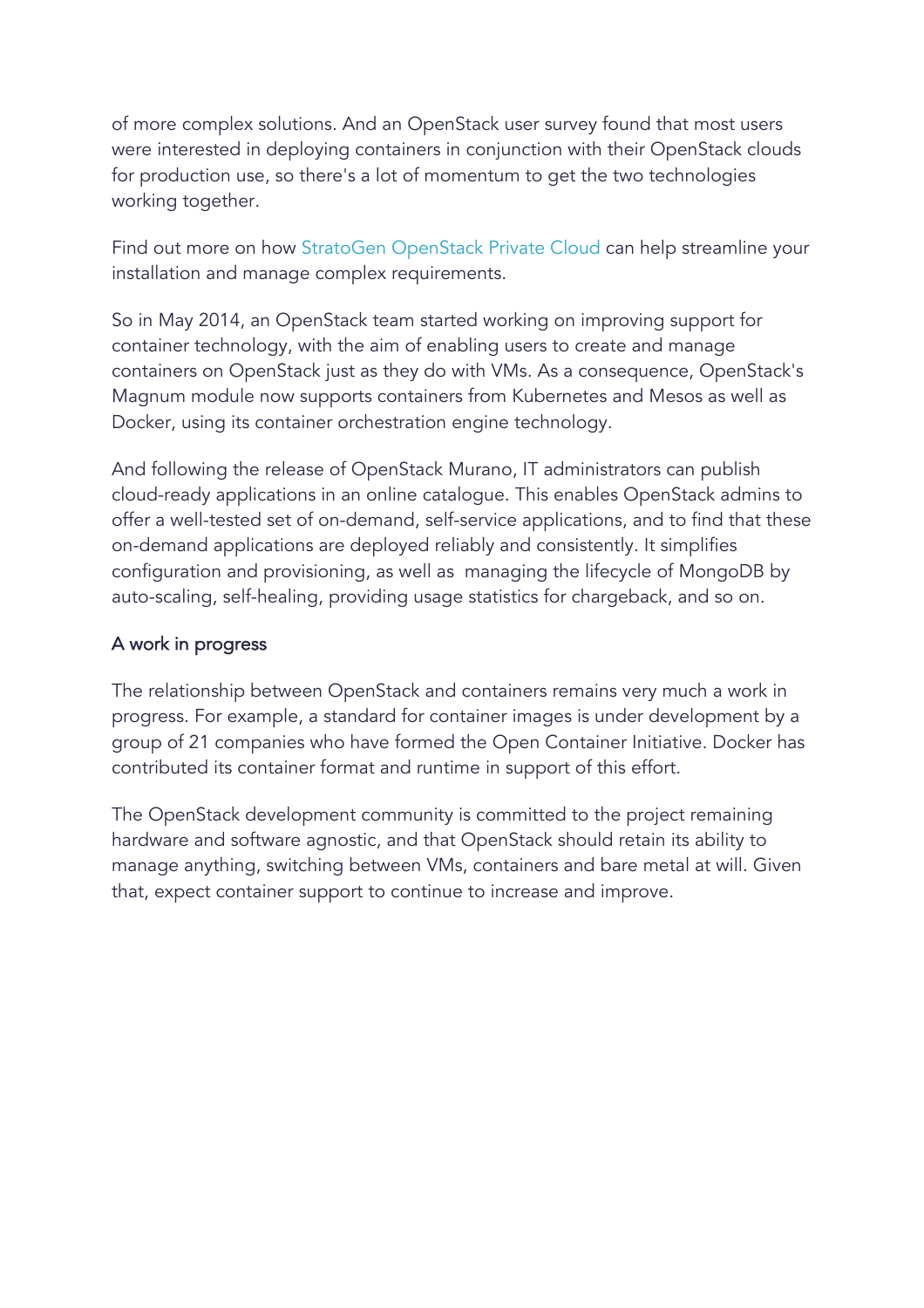http://www.stratogen.com/resources/our-blog/archive/stratogen-cloud-backup-powered-by-veeamcloud-connect/

### StratoGen Cloud Backup Powered By Veeam Cloud Connect

Friday 10 July 2015

Backup just means making multiple copies, right? Not any more.

Backup now incorporates disaster recovery planning, and has wider ramifications for issues such as compliance and quality certifications. Accepted best practice is for backups to be stored in a 3-2-1 configuration, meaning three copies of data, on two different media, with one off-site. So off-site backups are no longer just nice to have: they're essential for disaster recovery planning, risk mitigation, and in many cases, compliance reasons.

Yet backup challenges you face are considerable and growing. It may be limited bandwidth, too expensive, you have burgeoning data volumes, or simply lack the resources to build or maintain a true off-site solution.

### Off-site backup solutions

One way of instituting off-site backup is to mirror your live production sites, duplicating all systems. However, this approach is costly both to purchase and maintain, and requires capital expenditure that will need to be repeated at each hardware refresh.

So to help you avoid the risk of catastrophic data loss, whether you require native tape support, host-to-host replication, or a backup to a secondary site, StratoGen Backup as a Service is the right solution for you.

### Backup as a Service

StratoGen's Cloud Backup leverages Veeam Cloud Connect to provide cloud-based backups for your local virtual guests and data. It allows you to keep an up-to-date copy or secondary copy of your virtualised applications in StratoGen's cloud, restoring files and virtual disks back to your local environment as needed. StratoGen uses Veeam Cloud Connect to enable you to use our global data centres for a backup plan that allows strategic location and optimised access.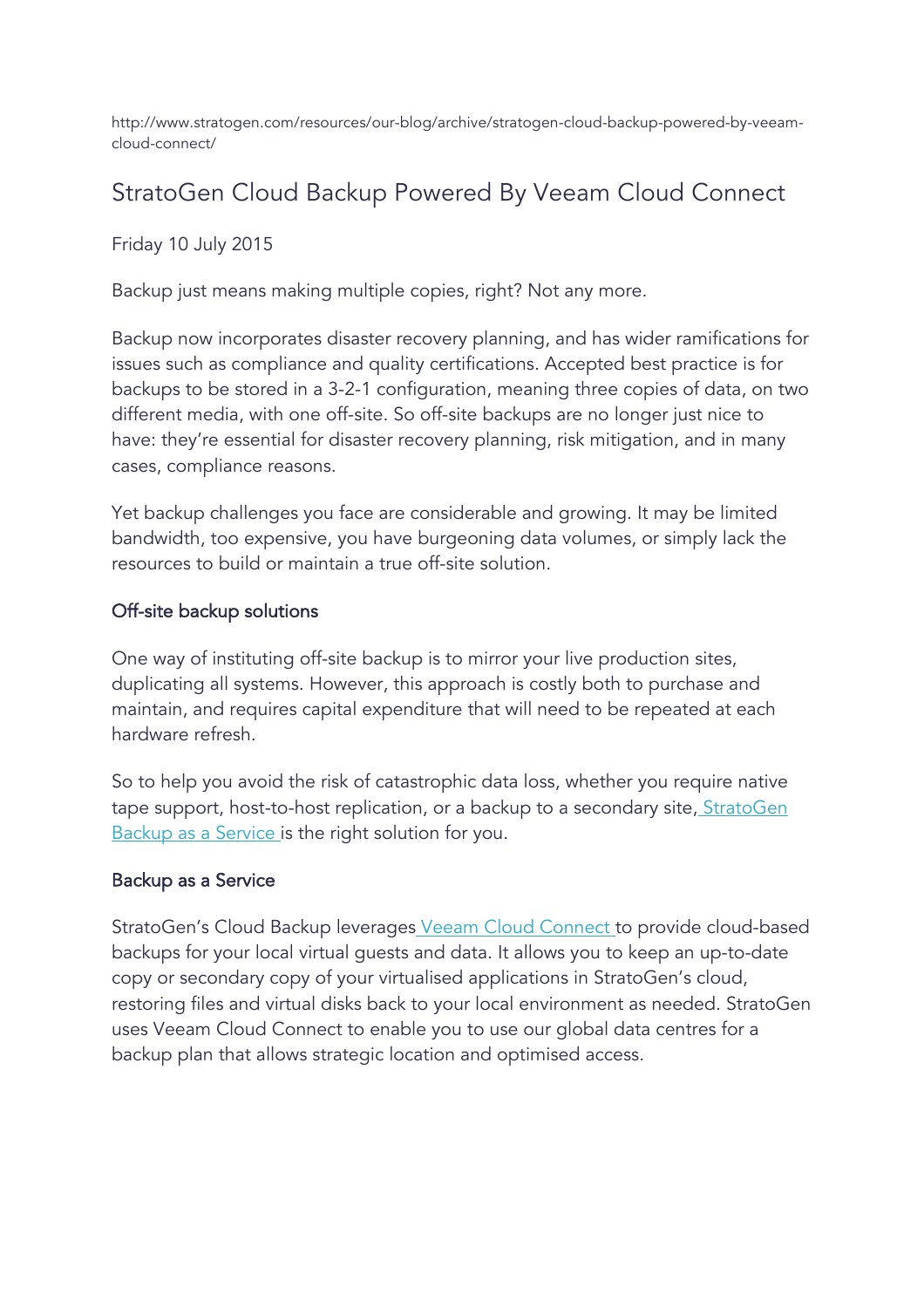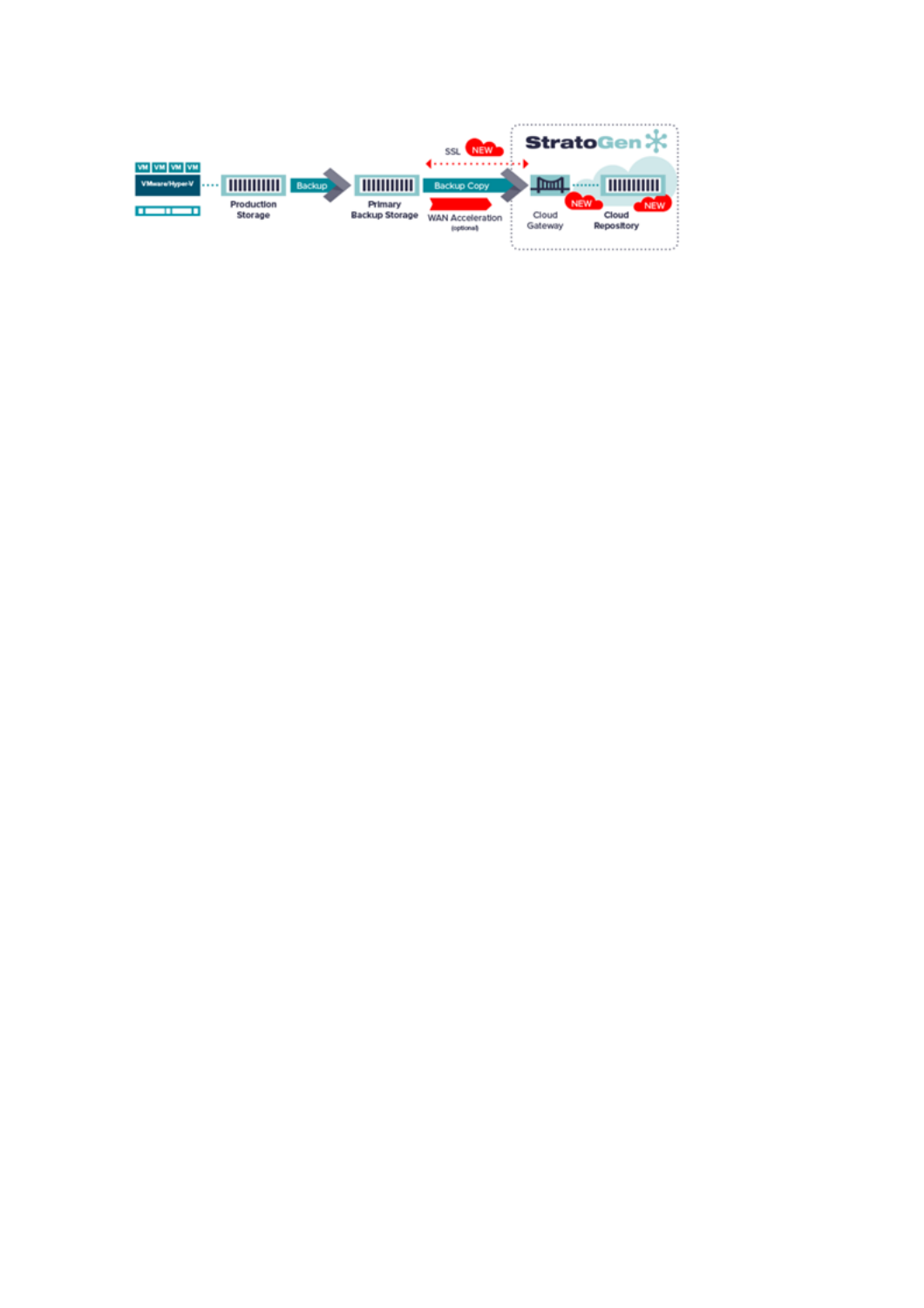# **INFRASTRUCTURE**

# TOWARDS A MORE EFFICIENT CLOUD PLANNING PROCESS



Karl Robinson explains the strategies that IT management professionals can employ when developing a cloud computing master plan...

**By Karl Robinson, Chief Commercial Officer, StratoGen**

### **Challenges**

As an outsourced IT option, cloud computing has an economic imperative that is second to none, with cost savings of between 40 and 85 per cent when compared to conventional `bricks and mortar' data centres. The actual cost saving, of course, is dependant on a number of issues, including whether you want a dedicated (private) cloud resource or are happy to use a shared (public) cloud system.

Other factors that influence the price - and therefore the cost savings - include the level and speed of access to the cloud resource, as well as the required `up time' of the service.

The economic imperative is perhaps best compared to the total cost of owning and running a company car, as compared against the cost of using a leased rental firm that supplies company vehicles on a pooled basis.

The key advantage of storing your organisation's data in the cloud, however, is that your business can then pay for the facilities it actually uses - rather than paying for the cost of data centre resources, whether or not you use them

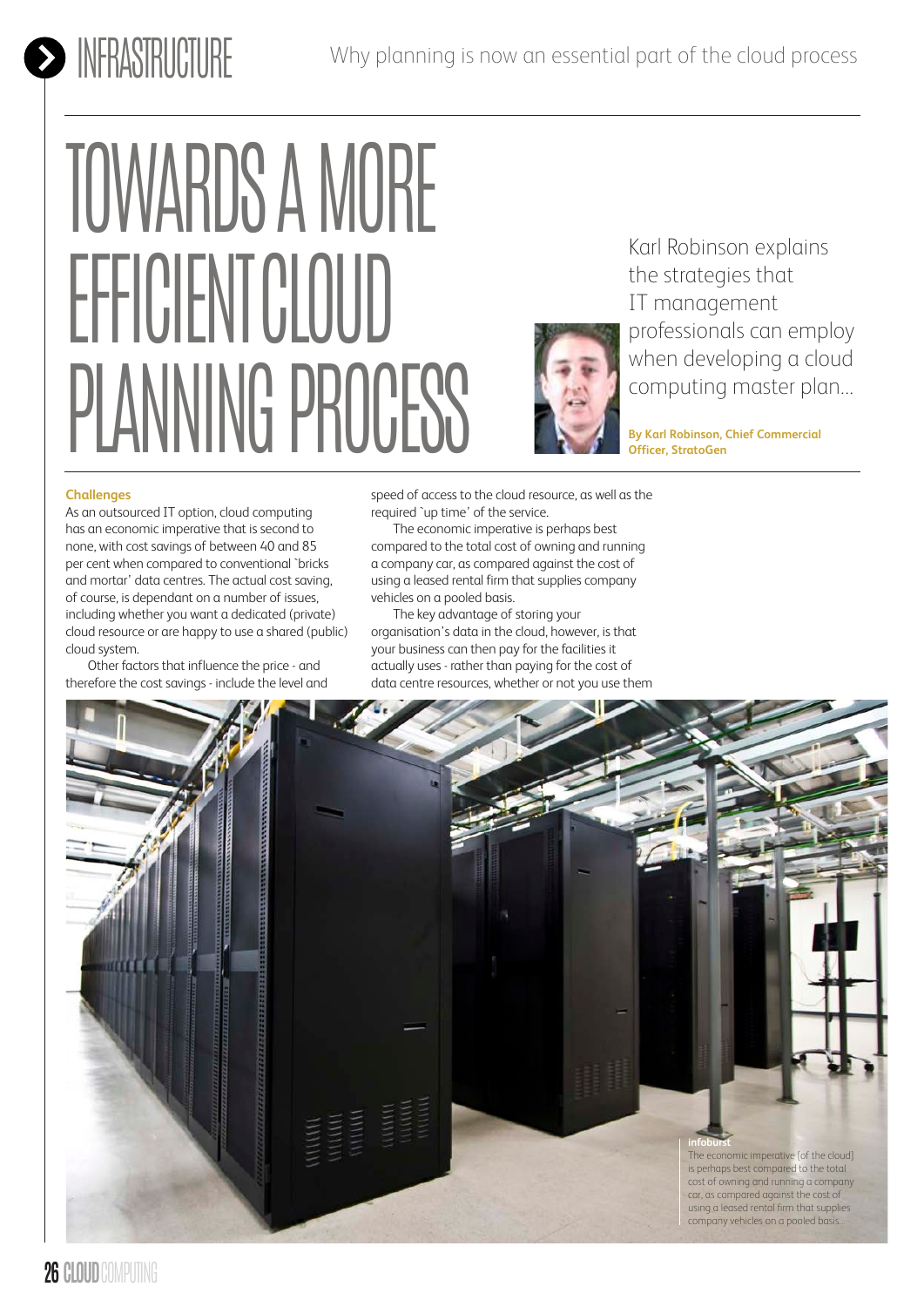## INFRASTRUCTURE

to their fullest extent. No small wonder a growing number of organisations are moving their data and IT resources over to the cloud.

The planning process with cloud computing, however, is the icing on the cake in terms of cost savings. If well executed, a well-planned cloud migration/implementation can mean the difference from truly saving money on the project in its first year, and only breaking even during the same period. And these cost advantages are not just a one-off, as they are recurring.

### **Groundwork**

If you have carried out your groundwork - and other areas of due diligence - with regards to cloud computing, you will almost certainly have realised there are large differences in the cost of the various cloud facilities that are available.

These differences are not simply market-driven, but a reflection of the relative lack of maturity of the business models operated by many cloud computing service companies.

This is not a criticism, by the way, merely an observation - it is also a market differentiator that allows the clients of cloud services - that's you and your company - to select only those services they truly need, and to pay a fair price for those facilities.

It's worth noting that, when it comes to price differential factors, that criteria such as the ease (and speed) of access to your data - as well as where the data is physically stored - come into play here, as EC data protection laws often mandate that your company's data must be stored within the confines of the European Union countries.

There is a degree of pragmatism at work here, as whilst it is perfectly possible to host one's cloud-based data outside of the European Union, there are regulatory issues associated with this option. Increasingly, for example, many companies are discovering that legal issues such as the US PATRIOT Act come into play.

The PATRIOT Act is an Act of the US Congress that was signed into law by President George Bush in 2001. The stands for Uniting and Strengthening America by Providing Appropriate Tools Required to Intercept and Obstruct Terrorism Act of 2001.

Critics of the legislation in the IT sector point to the fact that the Act allows the US government and its many agencies easy access - without a court order - to data held on a IT resource that can be operated anywhere in the world, as long as the owning entity is a US company. This means that, whilst your cloud data may be held in a data centre in Dublin, if the owning company is based in the US, then the US government can request direct access to that data.

Some companies also elect to store their data in a UK cloud resource, either for financial regulatory reasons, or for ease of access.

Assuming that you have a cloud project in mind, the time then comes to complete the due diligence stage of the planning process, which typically involves scoping out your potential cloud service suppliers. This can range from discussing the suppliers with your colleagues at other companies,



all the way through to requesting references from the supplier's existing clients.

This step is actually more complex than it initially appears, as there are a number of security and allied requirements that cloud service providers choose to meet, in order to better satisfy their client's needs.

These range from ISO 27001 compliance all the way through to compliance with PCI-DSS rules, a set of security standards that are mandated by credit card companies before a company is allowed to process credit and debit card transactions.

### **Where is your data?**

The most fundamental question that potential clients ask their could service providers (CSPs) is whether their data is physically located. This can be a more complex issue than it first appears, as many CSPs choose to mirror (back up) client data across multiple data centres, except where the client has expressly elected to store their data in a specific territory.

Other questions that require asking include the speed of recovering data and the latency of the cloud service itself. It is no good relaying on a low-cost cloud resource if the latency is such that it takes several minutes to start downloading a given set of files or folders, and several days to download all of your data in its entirety.

Discussing this issue with your potential CSP will also reveal what levels of redundancy that the CSP's data centre resources actually offer.

This is an important issue, as a partially used CSP resource is usually a lot more responsive to data download requests than a data centre that is almost completely filled with data.

### **infoburst**

The most fundamental question that potential clients ask their could service providers (CSPs) is whether their data is physically located...